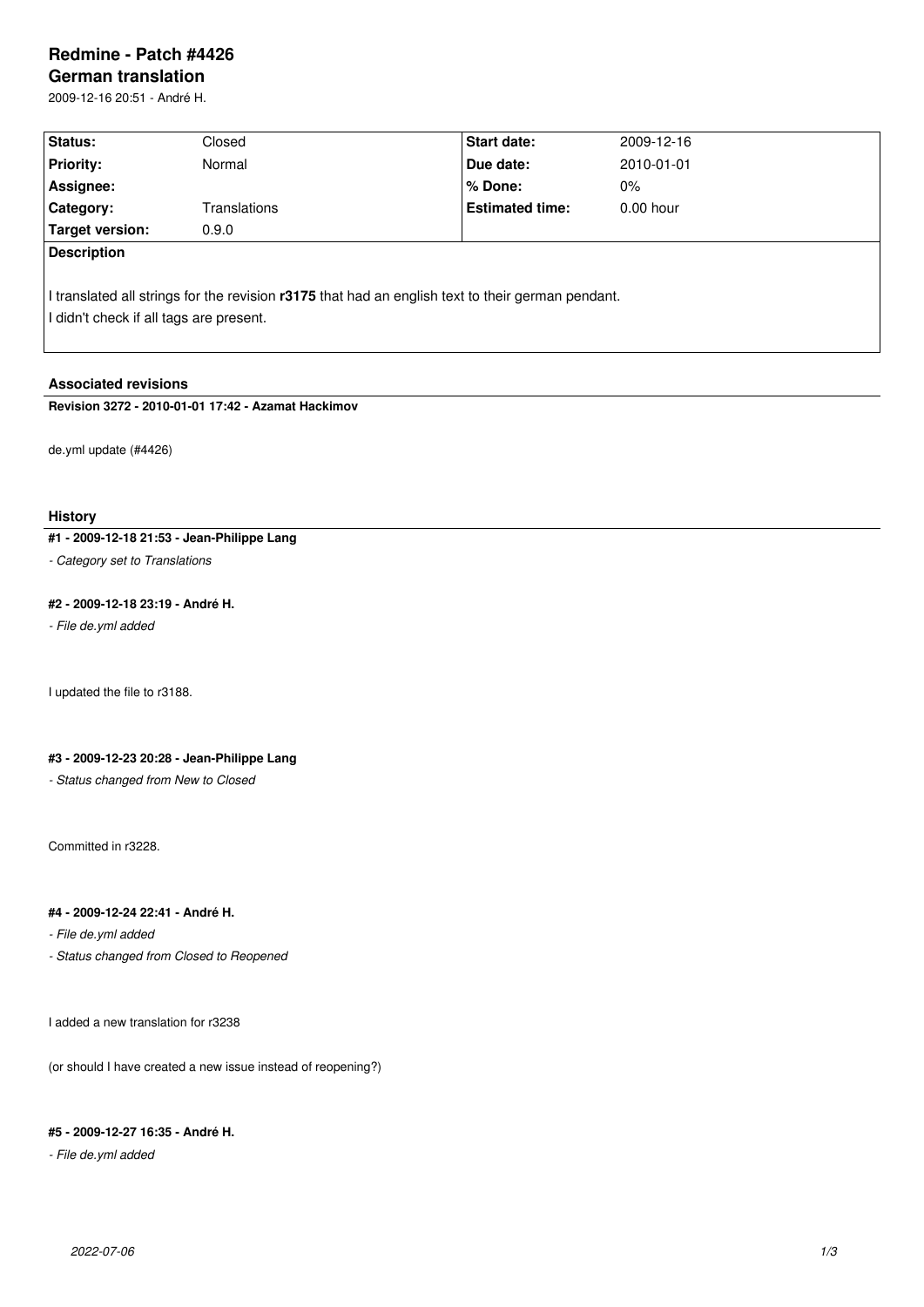I did some improvements (based on r3255).

#### **#6 - 2009-12-28 10:15 - Jens Goldhammer**

- *File de.yml added*
- *File de\_patch added*

I have made also some improvements, based on the previous file.

#### **#7 - 2009-12-28 12:11 - Felix Schäfer**

While we're at it: I think the current default time format "%A, %e. %B %Y, %H:%M Uhr" (e.g.: Montag, 28. Dezember 2009, 12:06 Uhr) is much too long for the information it carries and much too wide for the column view. What do you think about changing this, I have set it to "%d.%m.%Y, %H:%M" (e.g.: 28.12.2009, 12:06) on all my Redmine installations, and while one admittedly loses the day name, I don't think it's that important that anyone will miss it.

### **#8 - 2009-12-28 13:33 - André H.**

The current time format is really too long. A shorter Format would do it. At least the short forms should be used (Dez. instead of Dezember and Mo. instead of Montag). I'd prefer something like "Mo 28.12.2009, 13:26"; sometimes the weekday might be a good aid to memory when somethin happened.

I saw some typos in Jens' languagefile (e.g.: editiren -> editieren). I can't fix them at this moment because I am in a hurry. Perhaps I'll do it later.

#### **#9 - 2009-12-28 13:43 - Felix Schäfer**

André H. wrote:

*I'd prefer something like "Mo 28.12.2009, 13:26"; sometimes the weekday might be a good aid to memory when somethin happened.*

That'd be "%a. %d.%m.%Y, %H:%M" (I suppose you'd want a dot after the short dayname).

# **#10 - 2010-01-01 17:35 - Azamat Hackimov**

- *Due date set to 2010-01-01*
- *Status changed from Reopened to Closed*
- *Target version set to 0.9.0*

Commited.

#### **#11 - 2010-01-05 08:59 - André H.**

- *File de.yml added*
- *File de.yml.patch added*
- *Status changed from Closed to Reopened*